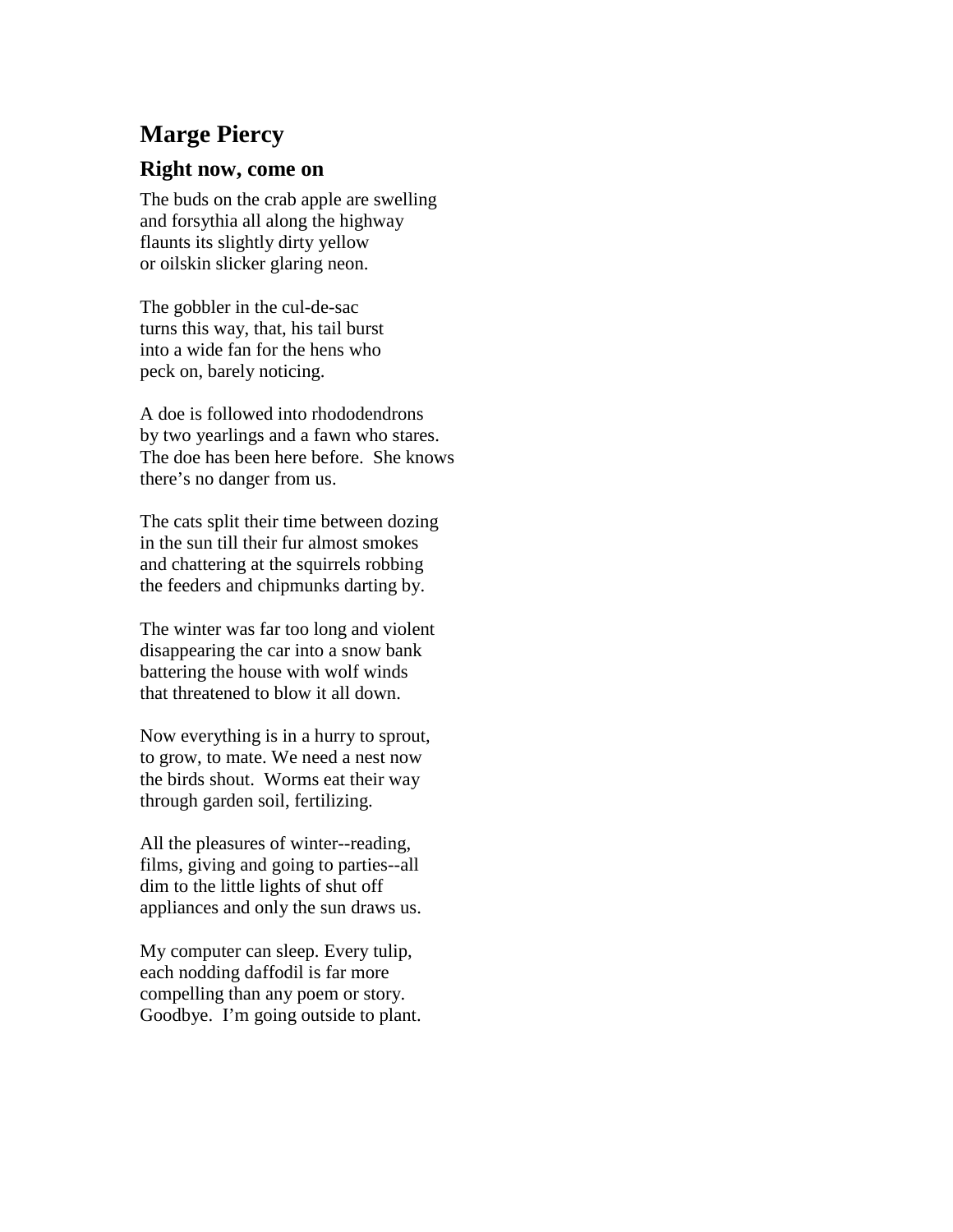## **How it is now**

This is how it is: we click off a light and it's dark but the light in the familiar eyes won't switch back on.

One moment the shallow breathing, the next silence. You will not ever be here again.

i imagine my own death and hope it will be painless, like going to sleep. We hope. Magic wished for.

This one is dear to me years of loving, years of touching. Now I touch but flesh cannot respond.

Eyes cloud over, heart ceases its constant ticktock. How can a long love blink out so fast?

One small light gone out snuffed. How long will memory ghostlike stay? Only as long as my brain.

## **Praise this tree**

The sugar maple looks fuzzy today buds just partly open on the wood. Soon it will be a hanging city of green. Already I see someone

too fast for me to identify building a nest in its crotch. Turkeys roost at night on nearly horizontal branches, like clocks